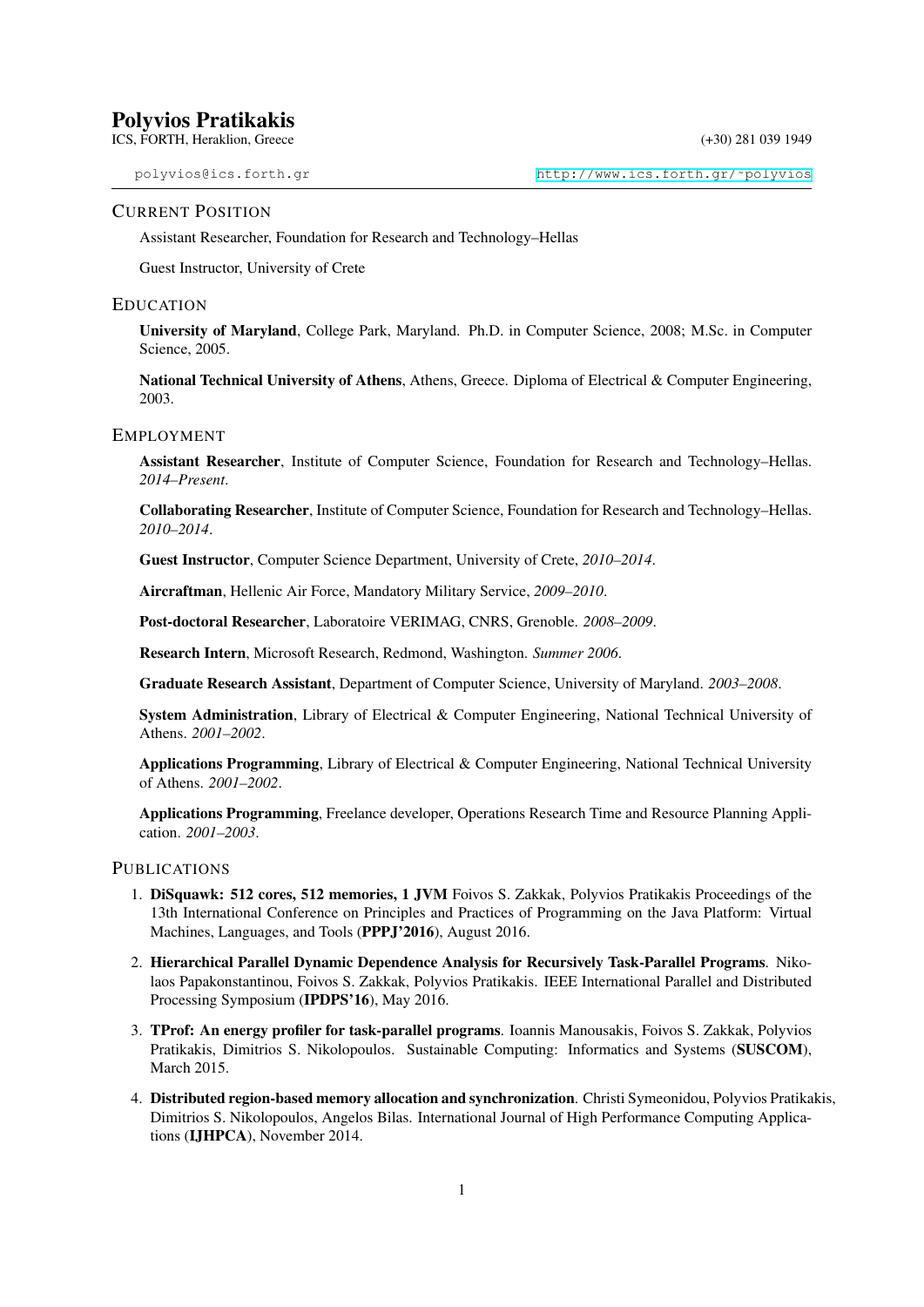- 5. JDMM: a java memory model for non-cache-coherent memory architectures. Foivos S. Zakkak, Polyvios Pratikakis. International Symposium on Memory Management (ISMM'14), June 2014.
- 6. Micro-checkpointing in fault tolerant runtimes. Pavlos Katsogridakis, Polyvios Pratikakis. Proceedings of the 11th ACM Conference on Computing Frontiers (CF'14), May 2014.
- 7. DRASync: Distributed Region-based memory Allocation and Synchronization. Christi Symeonidou, Polyvios Pratikakis, Dimitrios S. Nikolopoulos, Angelos Bilas. European MPI Users' Group Meeting (EuroMPI'13), September 2013.
- 8. Inference and Declaration of Independence in Task-Parallel Programs. Foivos S. Zakkak, Dimitrios Chasapis, Polyvios Pratikakis, Angelos Bilas, Dimitrios S. Nikolopoulos. International Conference on Advanced Parallel Processing Technology (APPT'13), August 2013.
- 9. BDDT: Block-level Dynamic Dependence Analysis for Task-Based Parallelism. George Tzenakis, Angelos Papatriantafyllou, Hans Vandierendonck, Polyvios Pratikakis, Dimitrios S. Nikolopoulos International Conference on Advanced Parallel Processing Technology (APPT'13), August 2013.
- 10. Efficient Runtime Support for Embedded MPSoCs. Dimitris Theodoropoulos, Polyvios Pratikakis, Dionisios Pnevmatikatos. International Conference on Embedded Computer Systems: Architectures, Modeling and Simulation (ICSAMOS'13), July 2013.
- 11. Practical Information Flow for Legacy Web Applications Georgios Chinis, Polyvios Pratikakis, Elias Athanasopoulos, Sotiris Ioannidis. International Workshop on Implementation, Compilation, Optimization of Object-Oriented Languages, Programs and Systems (ICOOOLPS'13), July 2013.
- 12. Towards Reliable Task Parallel Programs. Dimitrios Skarlatos, Polyvios Pratikakis, Dionisios Pnevmatikatos. Workshop on Design for Reliability (DFR'13), January 2013.
- 13. The Myrmics Memory Allocator: Hierarchical, Message-Passing Allocation for Global Address Spaces. Spyros Lyberis, Polyvios Pratikakis, Dimitrios S. Nikolopoulos, Martin Schulz, Todd Gamblin, Bronis de Supinski. International Symposium on Memory Management (ISMM'12), June 2012.
- 14. A Programming Model For Deterministic Task Parallelism. Polyvios Pratikakis, Hans Vandierendonck, Spyros Lyberis, Dimitrios S. Nikolopoulos. Memory Systems Performance and Correctness (MSPC'11), June 2011.
- 15. Parallel Programming of General-Purpose Programs Using Task-Based Programming Models. Hans Vandierendonck, Polyvios Pratikakis, Dimitrios S. Nikolopoulos. Hot Topics in Parallelism (HotPar'11), May 2011.
- 16. LOCKSMITH: Practical static race detection for C. Polyvios Pratikakis, Jeffrey S. Foster and Michael Hicks. Transactions On Programming Languages And Systems (TOPLAS), January 2011.
- 17. Formalizing Soundness of Contextual Effects. Polyvios Pratikakis, Jeffrey S. Foster, Michael Hicks, Iulian Neamtiu. Theorem Proving in Higher Order Logics (TPHOLs'08), August 2008.
- 18. Type-Preserving Compilation for Realistic Object-Oriented Compilers. Juan Chen, Chris Hawblitzel, Frances Perry, Mike Emmi, Jeremy Condit, Derrick Coetzee, Polyvios Pratikakis. Programming Language Design and Implementation (PLDI'08), June 2008.
- 19. Contextual Effects for Version-Consistent Dynamic Software Updating and Safe Concurrent Programming. Iulian Neamtiu, Michael Hicks, Jeffrey S. Foster, Polyvios Pratikakis. Principles of Programing Languages (POPL'08), January 2008.
- 20. Existential Label Flow Inference via CFL Reachability. Polyvios Pratikakis, Jeffrey S. Foster, Michael Hicks. Static Analysis Symposium (SAS'06), August 2006.
- 21. Lock Inference for Atomic Sections. Michael Hicks, Jeffrey S. Foster, Polyvios Pratikakis. Workshop on Languages, Compilers, and Hardware Support for Transactional Computing (TRANSACT'06), June 2006.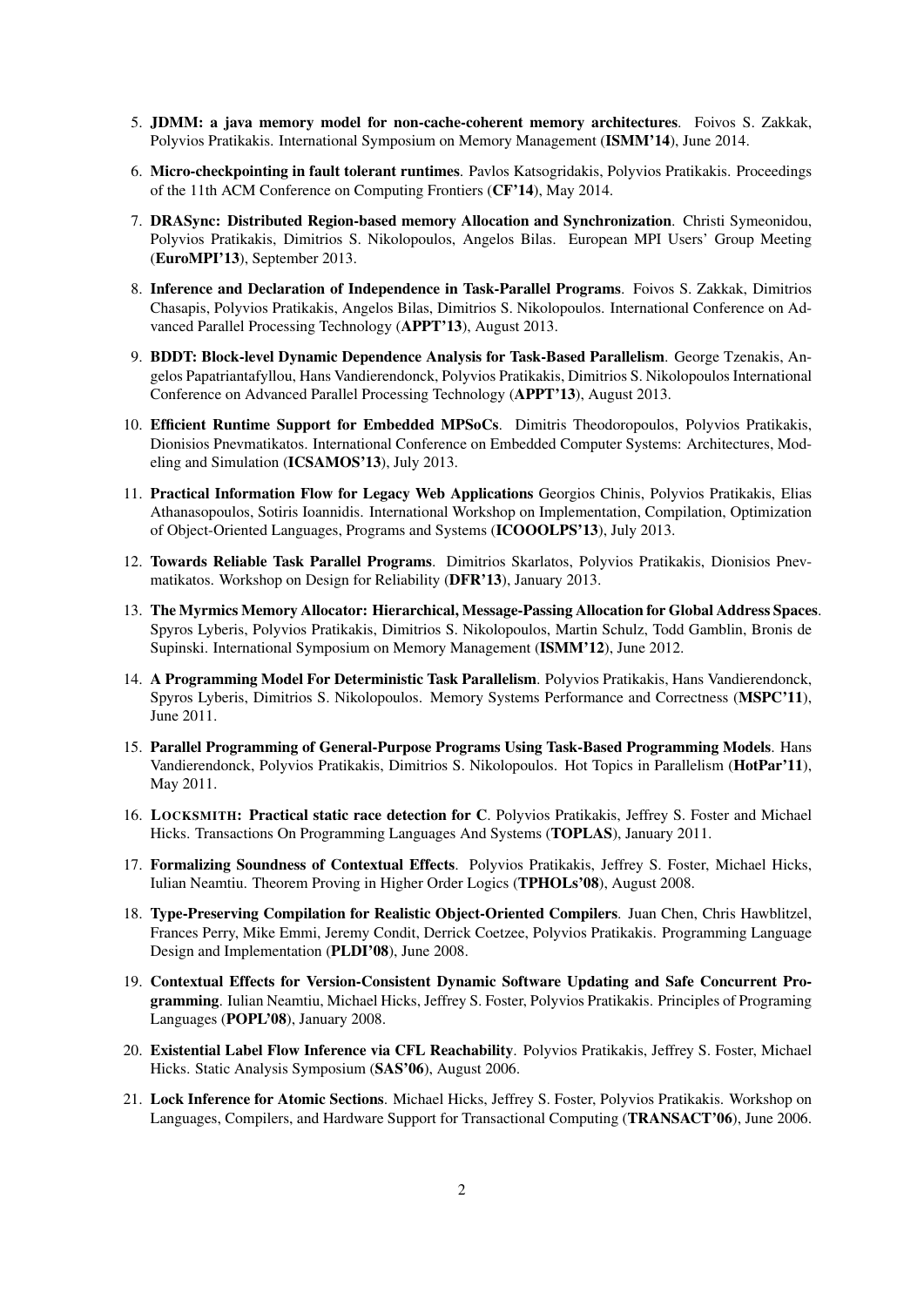- 22. Context-sensitive Correlation Analysis for Detecting Races. Polyvios Pratikakis, Michael Hicks, Jeffrey S. Foster. Programming Language Design and Implementation (PLDI'06), June 2006.
- 23. Transparent Proxies for Java Futures. Polyvios Pratikakis, Jaime Spacco, Michael Hicks. Object-Oriented Programming Languages, Systems, and Applications (OOPSLA'04), October 2004.

#### POSTERS, ABSTRACTS

- 24. Inference and Declaration of Independence: Impact on Deterministic Task Parallelism. Foivos S. Zakkak, Dimitrios Chasapis, Polyvios Pratikakis, Dimitrios S. Nikolopoulos, Angelos Bilas. International Conference on Parallel Architectures and Compilation Techniques (PACT'12), Poster abstract, September 2012.
- 25. BDDT: Block-level Dynamic Dependence Analysis for Deterministic Task-based Parallelism. George Tzenakis, Angelos Papatriantafyllou, John Kesapides, Polyvios Pratikakis, Hans Vandierendonck, Dimitrios S. Nikolopoulos. Principles and Practice of Parallel Programming (PPoPP'12), Poster abstract, February 2012.
- 26. C source level transformations & optimizations for task-based parallelism. Foivos S. Zakkak, Dimitrios Chasapis, Polyvios Pratikakis, Dimitrios S. Nikolopoulos and Angelos Bilas. International Symposium on Code Generation and Optimization (CGO'11), Poster presentation, April 2011.

# TECHNICAL REPORTS

- 27. Myrmics: Scalable, Dependency-aware Task Scheduling on Heterogeneous Manycores Spyros Lyberis, Polyvios Pratikakis, Iakovos Mavroidis, Dimitrios S. Nikolopoulos. At arXiv preprint arXiv:1606.04282. *⃝*c 2013, released 2016.
- 28. BDDT-SCC: A Task-parallel Runtime for Non Cache-Coherent Multicores Alexandros Labrineas, Polyvios Pratikakis, Dimitrios S Nikolopoulos, Angelos Bilas. At arXiv preprint arXiv:1606.04288,  $\odot$ 2013, released 2016.
- 29. BDDT: Block-level Dynamic Dependence Analysis for Deterministic Task-Based Parallelism. George Tzenakis, Angelos Papatriantafyllou, Foivos S. Zakkak, Hans Vandierendonck, Polyvios Pratikakis, Dimitrios S. Nikolopoulos. 2012.
- 30. Practical Information Flow for Legacy Web Applications. Georgios Chinis, Polyvios Pratikakis, Elias Athanasopoulos, Sotiris Ioannidis, 2012.
- 31. Contextual Effects for Version-Consistent Dynamic Software Updating and Safe Concurrent Programming. Iulian Neamtiu, Michael Hicks, Jeffrey S. Foster, Polyvios Pratikakis, 2007.
- 32. Context-sensitive Correlation Analysis for Detecting Races. Polyvios Pratikakis, Jeffrey S. Foster, Michael Hicks, 2006.
- 33. Existential Label Flow Inference via CFL Reachability. Polyvios Pratikakis, Michael Hicks, Jeffrey S. Foster, 2005.
- 34. Transparent Proxies for Java Futures. Polyvios Pratikakis, Jaime Spacco, Michael Hicks, 2004.

## DISSERTATIONS AND BOOKS

- 35. Parallel Programming. Hans Vandierendonck, Dimitrios S. Nikolopoulos, Polyvios Pratikakis. Encyclopedia of Software Engineering, January 2013.
- 36. Sound, precise and efficient static race detection for multi-threaded programs. Ph.D. Dissertation, University of Maryland, 2008.
- 37. Transparent proxies for Java futures. M.Sc. Thesis, University of Maryland, 2004.
- 38. Automatic parallelization of nested loops. Diploma Thesis (in Greek), National Technical University of Athens, 2002.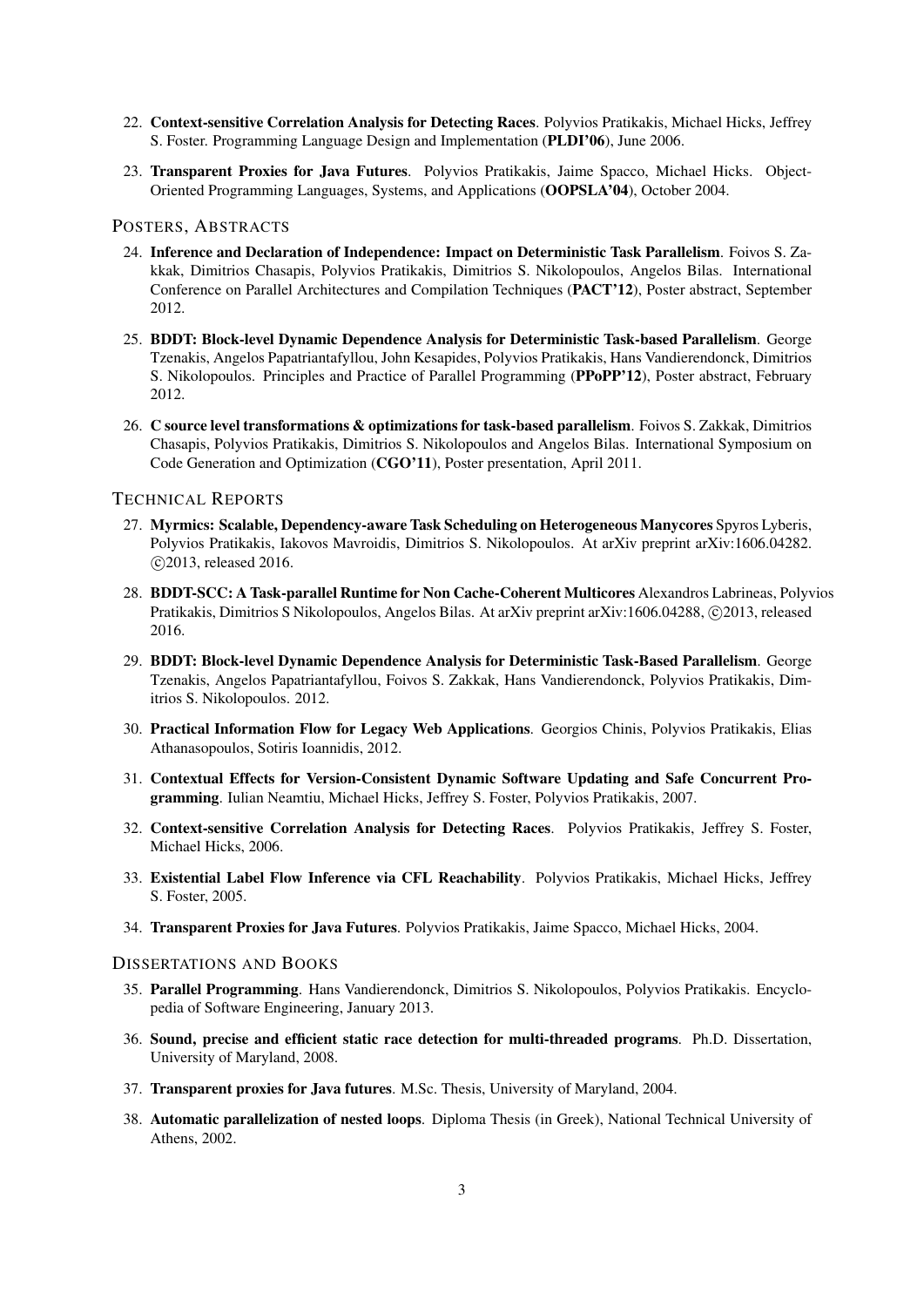# OTHER TALKS, TUTORIALS, REPORT PRESENTATIONS

- The Formic Architecture and the Myrmics Runtime System. ENCORE & PEPPHER Workshop on Programmability and Portability for Emerging Architectures (EPoPPEA'13), January 2013.
- Distributed Region-Based Memory Management. University of Maryland, College Park, Maryland, August 2012.
- Understanding scalability and performance requirements of I/O intensive applications on future multicore servers. International Symposium on Modeling, Analysis and Simulation of Computer and Telecommunication Systems (MASCOTS'12), August 2012.
- Inference and Declaration of Independence. SoftLab Programming Languages Seminar, National Technical University of Athens, Greece, December 2011.
- *•* A Programming Model for Deterministic Task Parallelism. University of Maryland, College Park, Maryland, June 2011.
- Trends in Computer Science Education. Task Force on Education, HiPEAC 2011 Cluster Meetings, Chamonix, France, April 2011.
- Extending L2CA for the verification of multi-threaded programs. Laboratoire LIAFA, UNIVERSITE Paris Diderot - Paris7, May 2009.
- *•* Context-sensitive Correlation Analysis for Detecting Races. Department of Computer Science, Aristotle University of Thessaloniki & Foundation for Research and Technology–Hellas (FORTH), Irakleio & Department of Computer Science, Athens University of Economics and Business, March 2008.
- Formalizing Soundness of Contextual Effects. SoftLab, Department of Electrical and Computer Engineering, National Technical University of Athens, March 2008.
- Finding Data Races in C programs using Static Analysis. Dean's Lecture Seminar, Department of Computer Science, University of Maryland, College Park, September 2007.
- Context-sensitive Correlation Analysis for Detecting Races. SoftLab Programming Languages Seminar, National Technical University of Athens, Greece, December 2006.
- Locksmith: Finding Data Races in C programs using Static Analysis. Maryland Software Day, University of Maryland, College Park, November 2006.

# **SOFTWARE**

# *•* SCOOP (2013)

http://www.ics.forth.gr/carv/downloads.html A static analysis and rewriting compiler that adds parallel tasks to C programs.

• Locksmith (2006)

[http://www.cs.umd.edu/projects/PL/locksmith/](http://www.ics.forth.gr/carv/downloads.html) A static analysis tool for finding races in C programs.

*•* ProxyC (2004)

[http://www.cs.umd.edu/˜polyvios/proxyc/](http://www.cs.umd.edu/projects/PL/locksmith/) A compiler that supports Java with asynchronous method calls and transparent futures.

*•* Librarian II (2001)

Available from http://www.lib.ece.ntua.gr [A library management program used in the Department L](http://www.cs.umd.edu/~polyvios/proxyc/)ibrary in the National Technical University of Athens.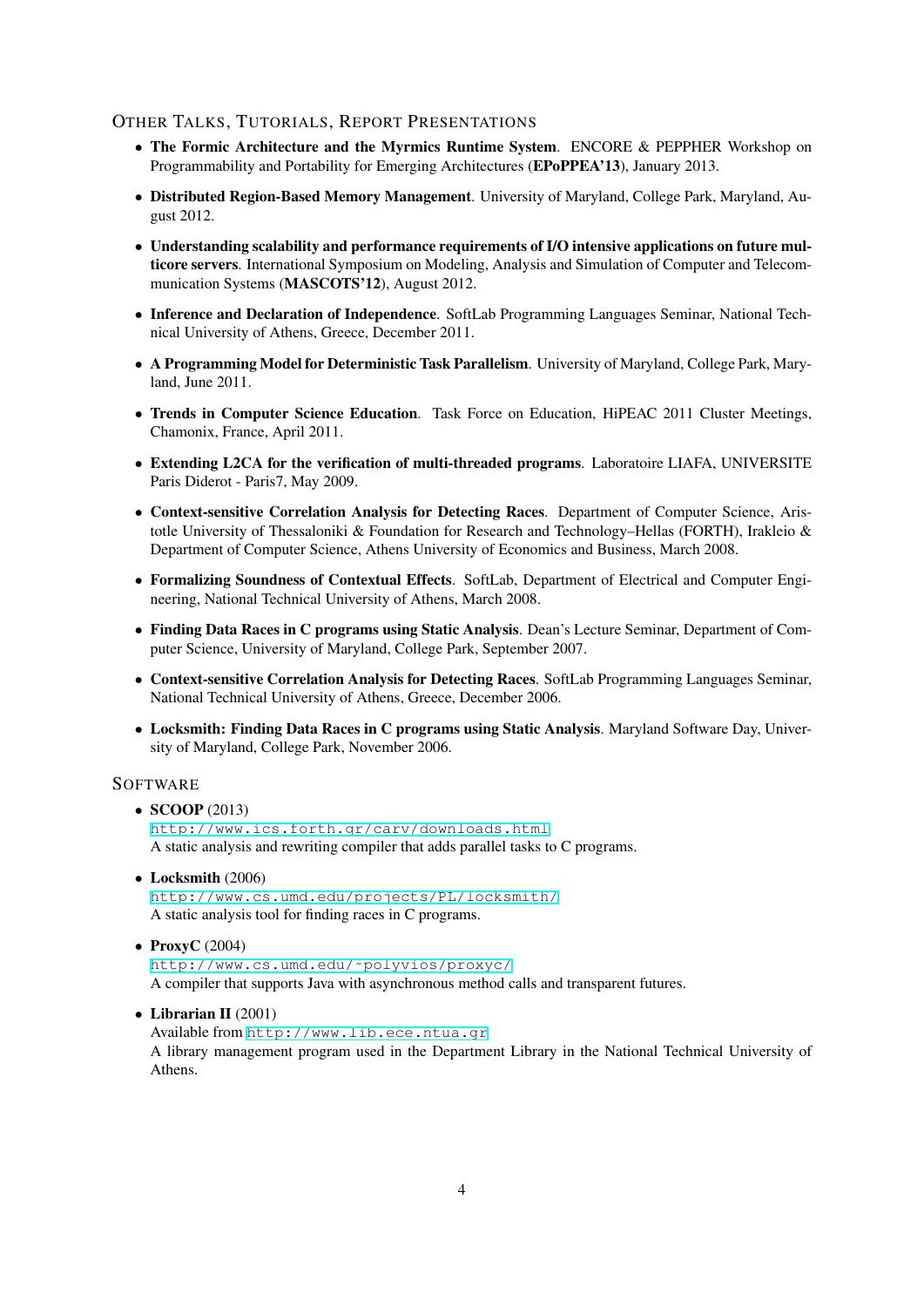### **SERVICE**

#### External Reviewer

OOPSLA 2007, ECOOP 2008, ISMM 2008, CCS 2008, POPL 2009, VMCAI 2009, ESOP 2009, TASE 2009, CAV 2009, TLDI 2009, FM 2009, TACAS 2009, VMCAI 2010, IPDPS 2010, POPL 2010, TOPLAS 2010, TOSEM 2011, CF 2011, ESOP 2011, POPL 2011, VMCAI 2011, EUROPAR 2011, EUROPAR 2012, RAID 2012, ICPP 2012, CCS 2012, JPDC 2012, ECOOP 2013, ICALP 2013, PODC 2013, EUROPAR 2013, TACO 2013, ISMM 2014, TOSEM 2016, DISC 2016, TACO 2016, MULTIPROG 2016.

#### Committee Member

ISMM 2014, MULTIPROG 2016, EUROPAR 2017.

#### Incoming student mentor

University of Maryland, 2004, 2007.

# Co-organizer

Thematic Session on Parallel and Concurrent Programming Models, HiPEAC Computing Systems Week, Ghent, Belgium, 2012.

Task Force on Education, HiPEAC 2011 Cluster Meetings, Chamonix, France, 2011.

## Student Committee Member

Ioannis Sfakianakis, PhD, currently. Vaggelis Vasilakis, MSc, 2015. Yannis Apostolidis, MSc, 2015. Eleftherios Kosmas, PhD, 2015. Dimitrios Poulios, MSc, 2015. Antonis Papadogiannakis, PhD, 2014. Iasonas Polakis, PhD, 2014.

# AWARDS, DISTINCTIONS, GRANTS

Coordinator of "ASAP" project proposal, awarded EU Funding in 2013.

Coauthor of "GreenVM" project proposal, awarded Greek National Funding in 2012.

University of Maryland Dean's Fellowship award for student research, 2007–2008.

Department of Computer Science Fellowship, University of Maryland, 2002–2004.

# TEACHING EXPERIENCE

#### Instructor, University of Crete

| Fall 2016   |
|-------------|
| Fall 2015   |
| Fall 2014   |
| Fall 2014   |
| Spring 2014 |
| Fall 2013   |
| Fall 2013   |
| Spring 2013 |
| Fall 2012   |
| Fall 2012   |
| Fall 2011   |
| Fall 2011   |
| Fall 2010   |
|             |

#### Course Development

CS-490.40: Type Systems and Static Analysis. Course designed from scratch for University of Crete undergraduate programme.

CS-100: Introduction to Computer Science. Redesigned course for first semester based on previous version